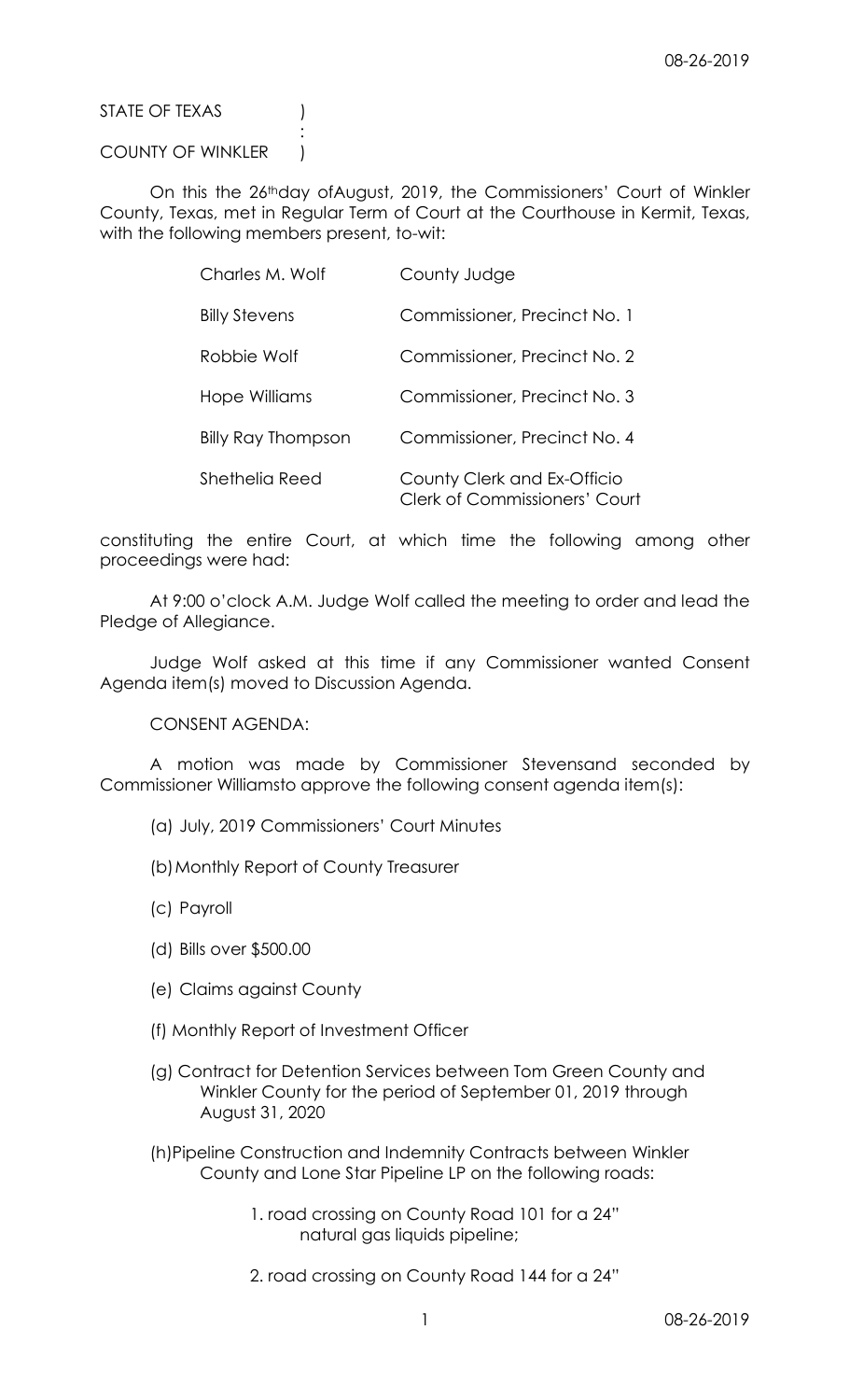natural gas liquids pipeline;

 3. road crossing on County Road 305 for a 24" natural gas liquids pipeline; and

 4. road crossing on County Road 313 for a 24" natural gas liquids pipeline

 (i)Request to Construct Access Driveway Facilities by Lone Star NGL Pipeline LP on the following Winkler County right-of-ways:

- 1. County Road 101 Northeast side;
- 2. County Road 101 Southwest side;
- 3. County Road 133 East side;
- 4. County Road 133 West side;
- 5. County Road 305 East side;
- 6. County Road 305 West side;
- 7. County Road 313 West side; and
- 8. County Road 313 East side

# (j) adjust salary schedule for 2019 to add stipend for construction manager

which motion became an order of the Court upon the following vote:

Ayes: Commissioners Stevens, Wolf, Williams and Thompson Noes: None

 Amotion was made by CommissionerStevensand seconded by Commissioner Thompsonto approve Substance Abuse Treatment Services Operations Agreement between Winkler County Adult Probation Department and Choice Works Counseling for substance abuse servicers for the period of September 01, 2019 through August 31, 2020; which motion became an order of the Court upon the following vote:

Ayes: Commissioners Stevens, Wolf, Williams and Thompson Noes: None

 A motion was made by Commissioner Stevensand seconded by Commissioner Thompsontoapprove Substance Abuse Treatment Services Operations Agreement between Winkler County Adult Probation Department and Choice Works Counseling for substance abuse/Individual Counseling/Anger Management/Battered Intervention Program/Mental Health Services for the period of September 01, 2019 through August 31, 2020; which motion became an order of the Court upon the following vote:

Ayes: Commissioners Stevens, Wolf, Williams and Thompson Noes: None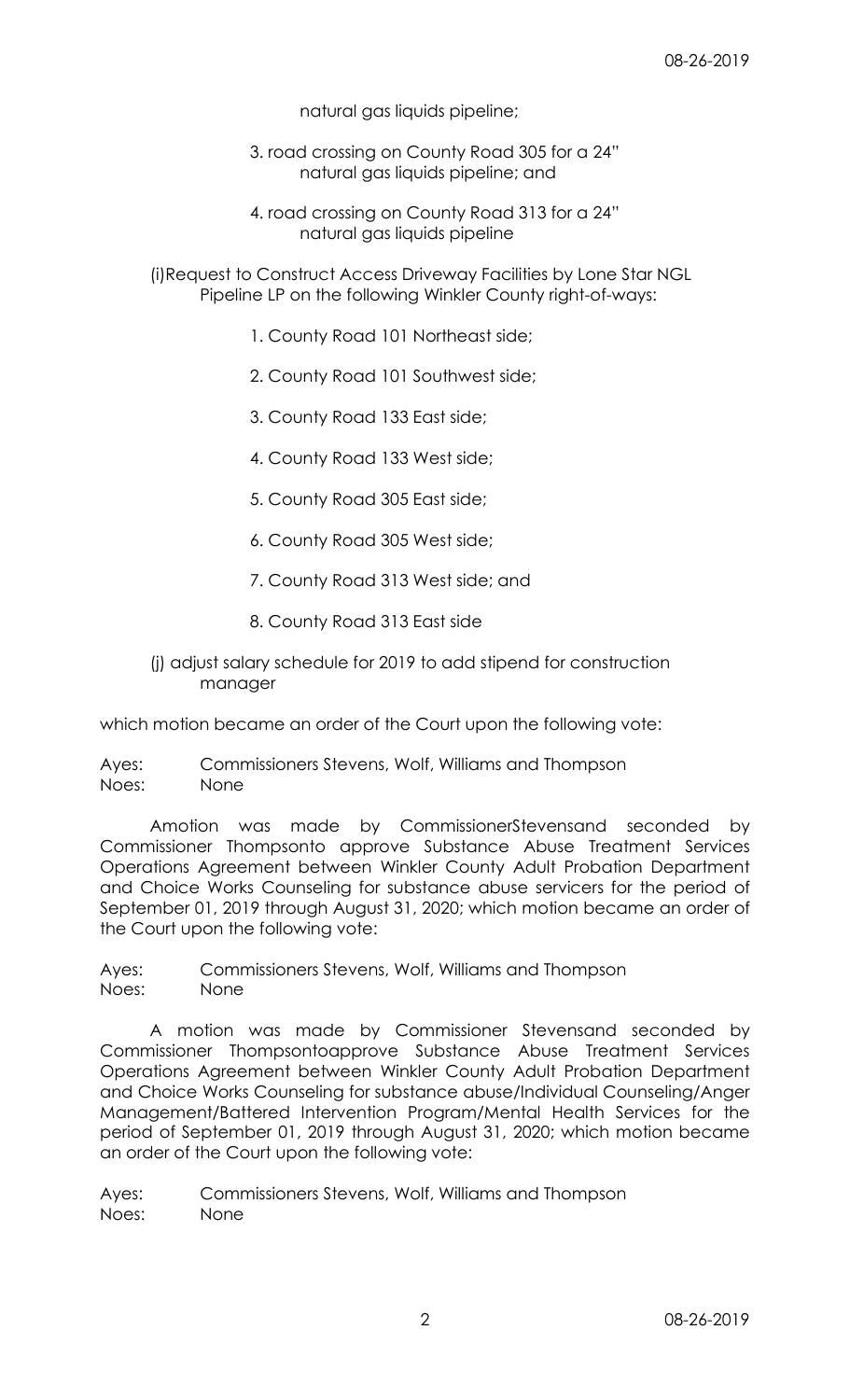A motion was made by Commissioner Stevens and seconded by Commissioner Williams that the following Election Judges, Alternate Judges, Central Counting Station Officials and Early Voting Ballot Board Officials be appointed to serve for all General and Special Elections for a term beginning on August 01, 2019 and expiring on July 31, 2020:

| <b>VOTING PRECINCT</b> | <b>ELECTION JUDGE</b> | <b>ALTERNATE JUDGE</b> |
|------------------------|-----------------------|------------------------|
| No. 101                | Maxine Glander        | Joan Clay              |
| No. 201                | George Sanchez        | Oscar Bermea           |
| No. 202                | Tammie Lujan          | Grace Kemp             |
| No. 301                | Donna Hayes           | Jerry Rogers           |
| No. 401                | Chris Martinez        | Norma Martinez         |

### CENTRAL COUNTING OFFICIALS

 Manager – Shethelia Reed, County Clerk Tabulating Supervisor – Pam Greene, Chief Deputy Presiding Judge – Elisa Briones Resolution Board – Suetta Lemmon, Barbara Dudley and Debbie Simmons

### EARLY VOTING BALLOT BOARD

Shawna Doran **Barbara Sabonya** Barbara Dudley

 This order applies to all General and Special Elections to be held in any political subdivision for any purpose. The Court also establishes the rate of compensation for Election Judges, Alternate Judges and Clerks at \$10.00 per hour and two (2) early voting clerks at \$12.00 per hour, to include compensation for attending training programs. All Precinct Election Judges will be paid \$15.00 for picking up and returning election supplies; that the following locations be established as the official polling places for each precinct:

118 N. Poplar 235 N. Pine Kermit, TX Kermit, TX

201 NE 3rd 1507 School Street<br>
Wink. TX 1507 School Street

### PRECINCT NO. 401 EARLY VOTING

Westside Community Center **County County Clerk's Office**  1204 W. San Antonio Courthouse/100 E. Winkler Kermit, TX Kermit, TX

## PRECINCT NO. 101 PRECINCT NO. 201

Kermit Community Center **Precinct Community Building** 

### PRECINCT NO. 202 PRECINCT NO. 301

Community Center **Recreation Center** Recreation Center Kermit, TX

which motion became an order of the Court upon the following vote:

Ayes: Noes:

 A motion was made by Commissioner Wolfand seconded by CommissionerWilliamstoapprove payment to Detention Lock & Equipment Service, LLC, for Winkler County Jail in the amount of \$4,092.51 from budgeted funds;which motion became an order of the Court upon the following vote:

Ayes: Commissioners Stevens, Wolf, Williams and Thompson Noes: None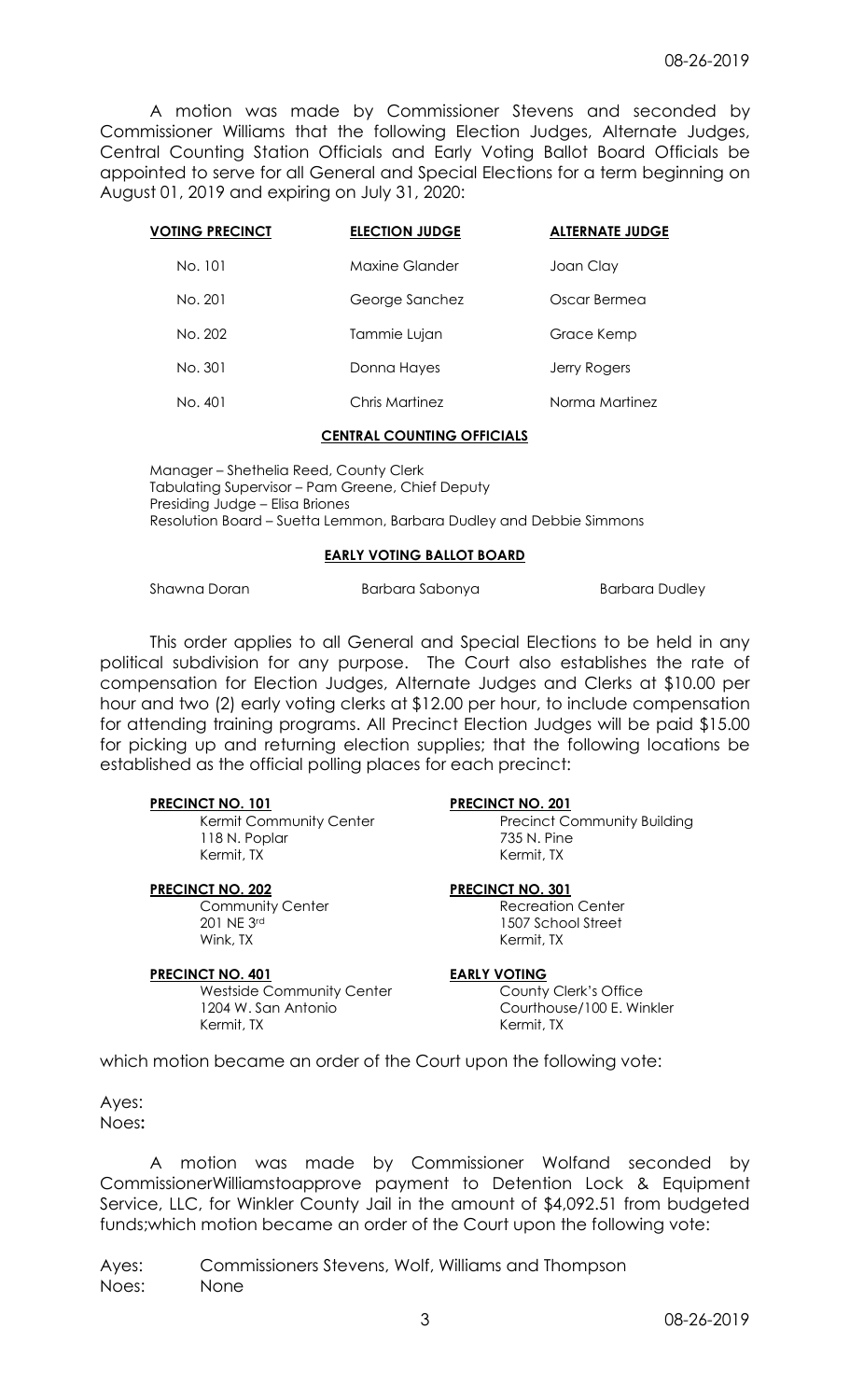Following discussion regarding purchase of one (1) 2019 Caterpillar 950M SW Wheel Loader, a motion was made by Commissioner Williamsand seconded by Commissioner Stevensto approve purchase of one (1) 2019 Caterpillar 950M SW Wheel Loader in the amount of \$298,780.00 from committed Precinct No. 2 funds; which motion became an order of the Court upon the following vote:

Ayes: Commissioners Stevens, Wolf, Williams and Thompson Noes: None

 A motion was made by CommissionerThompson and seconded by Commissioner Stevenstoapprove payment in the amount of \$5,202.50 to Election Systems & Software, LLC, for firmware and support for the Winkler County Clerk's Office for the period of November 01, 2019 through October 31, 2020 from budgeted funds; which motion became an order of the Court upon the following vote:

Ayes: Commissioners Stevens, Wolf, Williams and Thompson Noes: None

 Following discussion regarding replacement of carpet, a motion was made by Commissioner Williams and seconded by Commissioner Thompson toapprove replacement of carpet in the following Courthouse offices from committed funds;

- 1. District Attorney in the amount of \$3,120.36;
- 2. County Attorney in the amount of \$2,604.36;
- 3. District Clerk in the amount of \$2,584.00; and
- 4. Commercial vinyl in elevator area \$1,500.00

which motion became an order of the Court upon the following vote:

Ayes: Commissioners Stevens, Wolf, Williams and Thompson Noes: None

 Following discussion regarding construction of pump skid, a motion was made by Commissioner Stevens and seconded by Commissioner Wolf toapprove Do Little Services, LLC, constructing a pump skid on Wink Volunteer Fire Department fire truck in an amount not to exceed \$6,000.00 from budgeted funds; which motion became an order of the Court upon the following vote:

Ayes: Commissioners Stevens, Wolf, Williams and Thompson Noes: None

 A motion was made by Commissioner Stevens and seconded by Commissioner Thompson to approve Winkler County Courthouse construction claim(s); which motion became an order of the Court upon the following vote:

Ayes: Commissioners Stevens, Wolf, Williams and Thompson Noes: None

 There were no Kermit Community Center construction claim(s) for the Court to consider at this time.

 There were no Wink Community Center construction claim(s) for the Court to consider at this time.